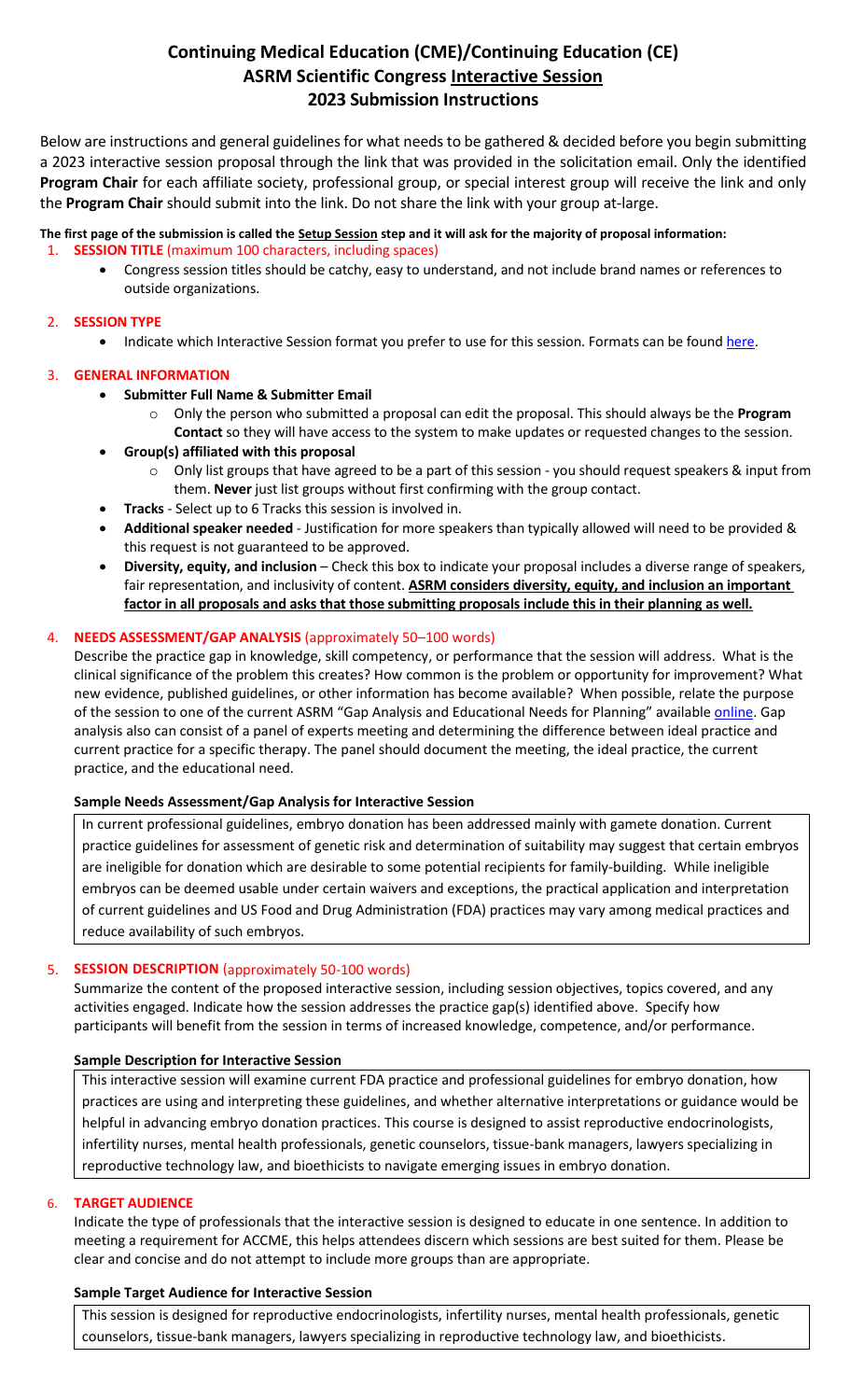### 7. **Choose ACGME COMPETENCIES for your interactive session.**

ACGME competencies form the foundation in which physicians demonstrate their ability to provide high-quality care for the diagnosis and treatment of disease, promotion of health and prevention of disease, and the physical and emotional support of patients and families.

#### **Physician Competencies:**

- **1) Practice-based Learning and Improvement:** Show an ability to investigate and evaluate patient care practices, appraise and assimilate scientific evidence, and improve the practice of medicine.
- **2) Patient Care and Procedural Skills:** Provide care that is compassionate, appropriate, and effective treatment for health problems and to promote health.
- **3) Systems-based Practice:** Demonstrate awareness of and responsibility to the larger contest and systems of health care. Be able to call on system resources to provide optimal care.
- 4) **Medical Knowledge:** Demonstrate knowledge about established and evolving biomedical, clinical, and cognate sciences and their application in patient care.
- **5) Interpersonal and Communication Skills:** Demonstrate skills that result in effective information exchange and teaming with patients, their families, and professional associates and work as both a team member and at times as a leader.
- **6) Professionalism:** Demonstrate a commitment to carrying out professional responsibilities, adherence to ethical principles, and sensitivity to diverse patient populations.

#### **Interprofessional Competencies:**

#### **1) Values/Ethics for Interprofessional Practice**

- **2) Roles/Responsibilities**
- **3) Interprofessional Communication**
- **4) Teams and Teamwork**

#### **The second page of the submission proposal is Learning Objectives:**

#### 8. **LEARNING OBJECTIVES**

**NOTE**: if you do not automatically arrive at this page after clicking SAVE at the bottom of the Setup Session page, your proposal may be missing some information. Please review your previous step to ensure all content was provided.

Write 2–3 learning objectives for the interactive session (Note: Sessions that offer APA credit require a minimum of 3 learning objectives for an interactive session). Each objective should clearly and concisely communicate what observable and/or measurable knowledge and/or ability an attendee is expected to know and/or do at the conclusion of the session. Use action verbs to explain what learners should gain from their participation in the interactive session.

#### **Sample Learning Objectives for Interactive Session**

At the conclusion of this session, participants should be able to:

- 1. Discuss the historical background of embryo donation and advances in the field that may affect the future of embryo donation, including genetic testing, embryo storage, and health literacy.
- 2. Examine the application and impact of current suitability criteria for genetic risk of donated embryos.
- 3. Analyze interpretations and alternatives to current FDA and professional guidelines that might impact reproductive autonomy and choice for both embryo donors and recipients.

|                    | Analysis/     |                   |               |                                     |
|--------------------|---------------|-------------------|---------------|-------------------------------------|
| <b>Application</b> | Comprehension | <b>Evaluation</b> | <b>Inform</b> | <b>AVOID (difficult to measure)</b> |
| Apply              | Analyze       | Assess            | Cite          | Appreciate                          |
| Choose             | Appraise      | Choose            | Define        | Approach                            |
| Demonstrate        | Contrast      | Compare           | Describe      | Become aware of                     |
| Develop            | Debate        | Critique          | Identify      | <b>Believe</b>                      |
| Examine            | Describe      | Determine         | Indicate      | Comprehend                          |
| Illustrate         | Detect        | Estimate          | List          | Grow                                |
| Locate             | Differentiate | Evaluate          | Name          | Grasp the significance of           |
| Operate            | Distinguish   | Measure           | Quote         | Have faith in                       |
| Practice           | Explain       | Rate              | Record        | Improve                             |
| Predict            | Infer         | Recommend         | Select        | <b>Increase</b>                     |
| Prescribe          | Interpret     | Select            | State         | <b>Infer</b>                        |
| Report             | Measure       |                   | Summarize     | Know                                |
| Restate            | Question      |                   | Update        | Learn                               |
| Review             | Summarize     |                   | Write         | Recall                              |
| Treat              |               |                   |               | Recognize                           |
| Select             |               |                   |               | <b>Understand</b>                   |
| <b>Use</b>         |               |                   |               |                                     |
| Utilize            |               |                   |               |                                     |

#### **Suggested Verbs for Learning Objectives**

**The 3rd step in the submission proposal is Add/Edit People:**

#### 9. **SPEAKER INFORMATION**

**NOTE**: if you do not automatically arrive at this page after clicking CONTINUE from the Learning Objectives page, your proposal may be missing some information. Please review your previous steps to ensure all content was provided.